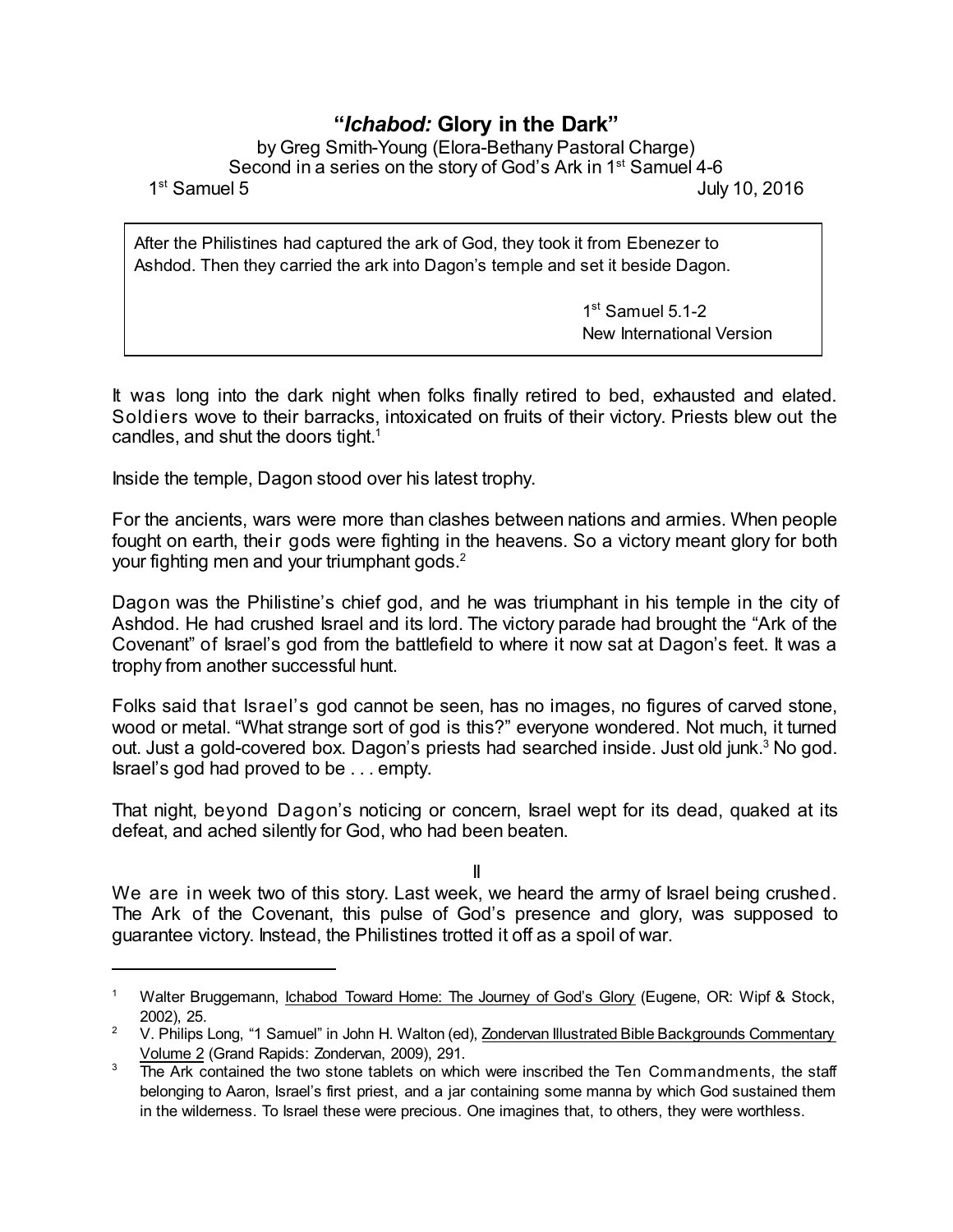We realized that the Bible has an astonishing willingness to face this sort of devastation head on. This honesty can free us to cry out in our own losses.

This is a Good Friday story. Like Jesus' crucifixion, here we see the crushing of God—God's shocking humiliation, and shame, and death. After Friday comes Saturday. The stone seals the tomb. Inside decays in darkness what is left of our belief. Outside, we are numb with grief.

Here's a song that says it.<sup>4</sup>

*Jesus, Jesus help me I'm alone in this world And a [messed] up world it is too Tell me, tell me the story The one about eternity And the way it's all gonna be*

*Wake up, wake up dead man Wake up, wake up dead man*

*Jesus, I'm waiting here boss I knowyou're looking out for us But maybe your hands aren't free Your father, He made the world in seven He's in charge of heaven Will you put in a word in for me*

> *Wake up, wake up dead man Wake up, wake up dead man*

*Listen to your words they'll tell you what to do Listen over the rhythm that's confusing you Listen to the reed in the saxophone Listen over the hum of the radio Listen over sounds of blades in rotation Listen through the traffic and circulation Listen as hope and peace try to rhyme Listen over marching bands playing out their time*

> *Wake up, wake up dead man Wake up, wake up dead man*

<sup>4</sup> "Wake of Dead Man," from U2's 1997 album *Pop*. Phil Irish sung this in our worship service at Elora United Church. We changed the  $3<sup>rd</sup>$  line, to make it acceptable for a Sunday morning church crowd. Nonetheless, I think the original wording, in its rawness, is more truthful. Here's a clip of U2 performing it in concern: [www.youtube.com/watch?v=o6vNQf\\_tne0](https://www.youtube.com/watch?v=o6vNQf_tne0).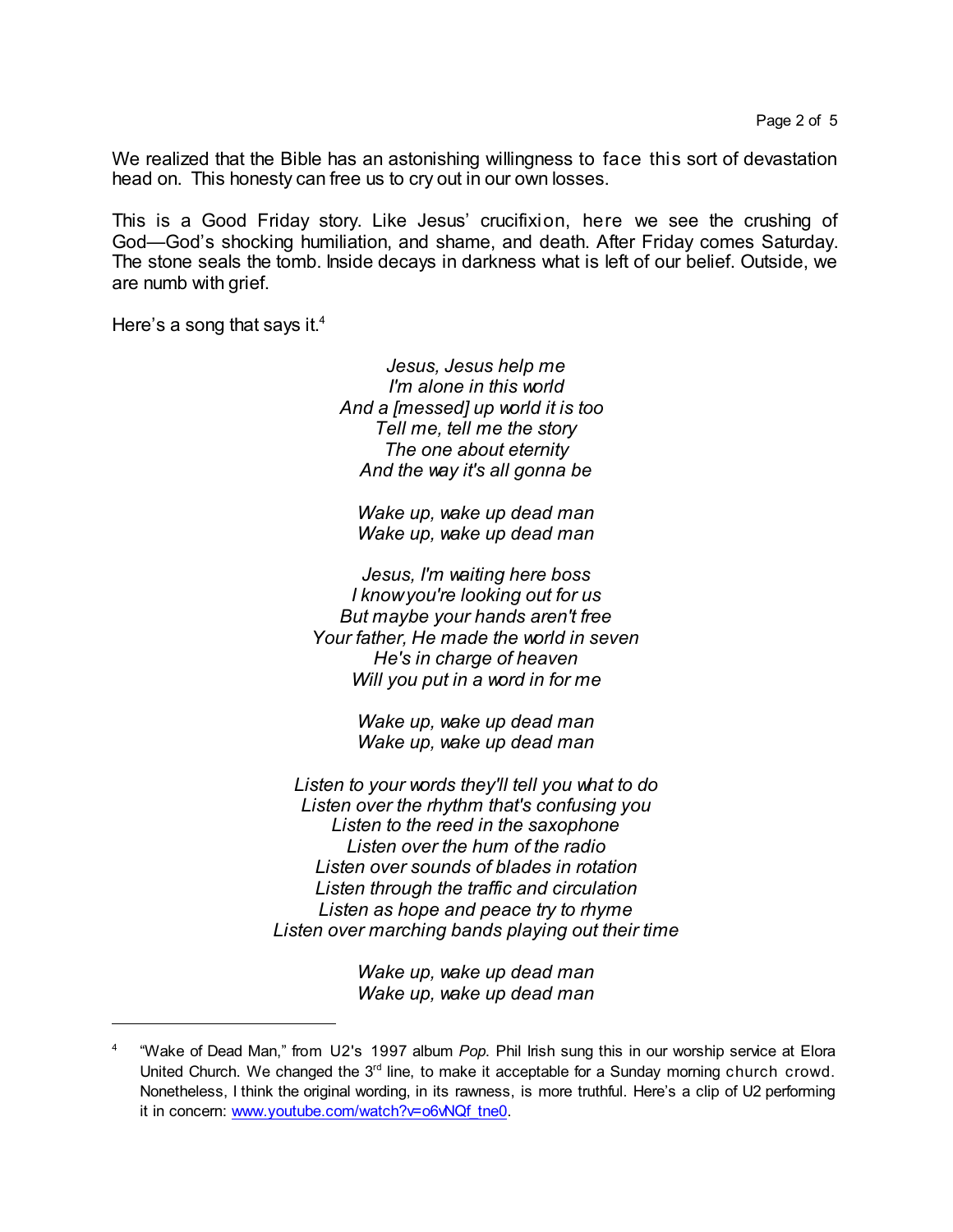*Jesus, were you just around the corner Did You think to try and warn her Or are you working on something new If there's an order in all of this disorder Is it like a tape recorder Can we rewind it just once more*

> *Wake up, wake up dead man Wake up, wake up dead man Wake up, wake up dead man*

James Harvey describes it like this:

*In the dead time . . . we encounter the terror of our own impotence. There is no magic, no word, no clever formula to bring him back; to restore the dream and secure the hope.*<sup>5</sup>

On that Saturday, Jesus' friends and followers had no expectations. The dead stay dead. And history is littered with dead gods, discarded on the ruins of forgotten peoples. Why should the God of Israel, the God of Jesus, be any different?

III

When the people of Ashdod rose early the next day, there was Dagon, fallen on his face on the ground before the ark of the Lord! They took Dagon and put him back in his place.

1<sup>st</sup> Samuel 5.3

Things do go "bump" in the night. Still . . . you wonder how long Dagon had stood there, proudly undisturbed. And why he fell this night, the same night the Ark of Israel's defeated God was installed beside Dagon.

As panicking priests struggled to put their god back in his place, one noticed that the way Dagon fell looked a bit like he was bowing, face to the ground, before the Ark of Israel's god. He laughed nervously. The others pretended they hadn't seen.

But the following morning when they rose, there was Dagon, fallen on his face on the ground before the ark of the Lord! His head and hands had been broken off and were lying on the threshold; only his body remained.

1<sup>st</sup> Samuel 5.4

<sup>5</sup> James Harvey SJ, "Holy Saturday: Waiting to Cross Over" on the website *Thinking Faith* (March 29, 2013). [www.thinkingfaith.org/articles/20130329\\_1.htm](http://www.thinkingfaith.org/articles/20130329_1.htm)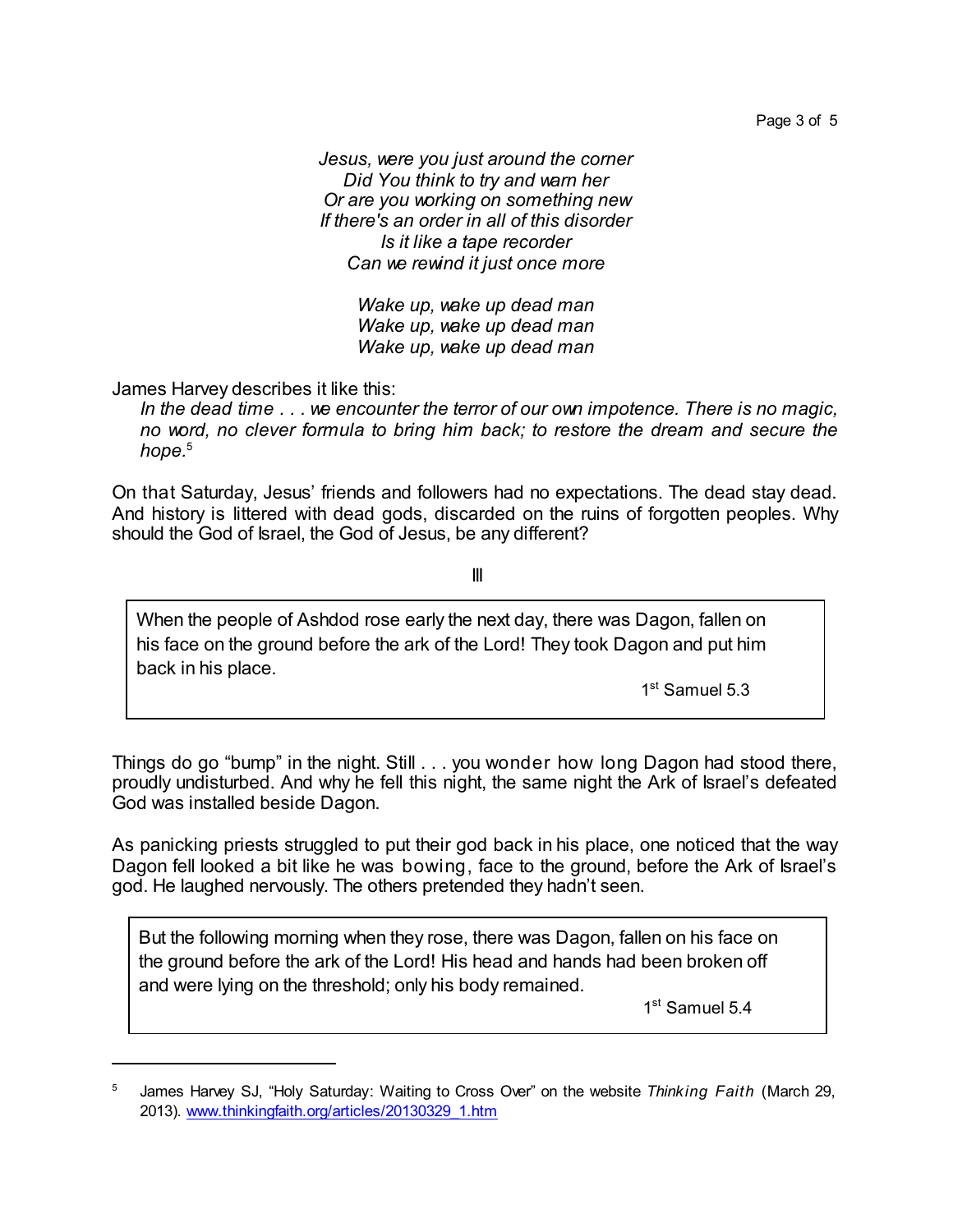There were no witnesses. Just the Ark of God. Just a box.

The Philistines were quickly preoccupied with more personal matters.

The Lord's hand was heavy on the people of Ashdod and its vicinity; he brought devastation on them and afflicted them with tumors. When the people of Ashdod saw what was happening, they said, "The ark of the god of Israel must not stay here with us, because his hand is heavy on us and on Dagon our god."

1<sup>st</sup> Samuel 5.6-7

The Philistine security cabinet convened. "Might this have something to do with that Ark of Israel?" someone wondered. The others laughed nervously, pretending they had not thought the same thing. To end such nonsense, the city of Gath stepped forward. "We'll take it!"

Gath's bravery crumbled quickly, however, when, upon the Ark's arrival within its walls, the same symptoms soon spread. This time, there was no meeting. They just moved it to the city of Ekron, up the road, dropping it off at the city gates like an unwanted child.

All the while, the Ark of God never moved a muscle. Never spoke a word. Just a box.

 $\mathsf{N}$ 

After Good Friday comes Holy Saturday. Not much happens on Saturday. The tomb is shut tight and silent.

There is an ancient Christian tradition, the Harrowing of Hell. "Harrow" is an Old English word that means to harass or plunder. It's a raid. The word "Hell" here is actually an unhelpful translation of the Jewish idea of "Sheol." <sup>6</sup> Sheol is the place of the dead, both the righteous and the wicked. It is a place of darkness and shadows. The New Testament calls it Hades, which is not the same as Hell. (And that's a whole other sermon!)

The idea here is that, in his death, Jesus went to the very place where Death reigned supreme. And there, he defeated Death's power. He broke Death's hold and shattered its chains.

Listen to part of an Eastern Orthodox liturgy for Holy Saturday:

*Today Hades cries out groaning: "I should not have accepted the Man born of Mary. He came and destroyed my power. He shattered the gates of brass. As God, He raised the souls I had held captive." 7*

[https://en.wikipedia.org/wiki/Harrowing\\_of\\_Hell](https://en.wikipedia.org/wiki/Harrowing_of_Hell)

<sup>&</sup>lt;sup>7</sup> From the Vesperal Liturgy of Holy Saturday. [www.schmemann.org/byhim/holysaturday.html](http://www.schmemann.org/byhim/holysaturday.html)